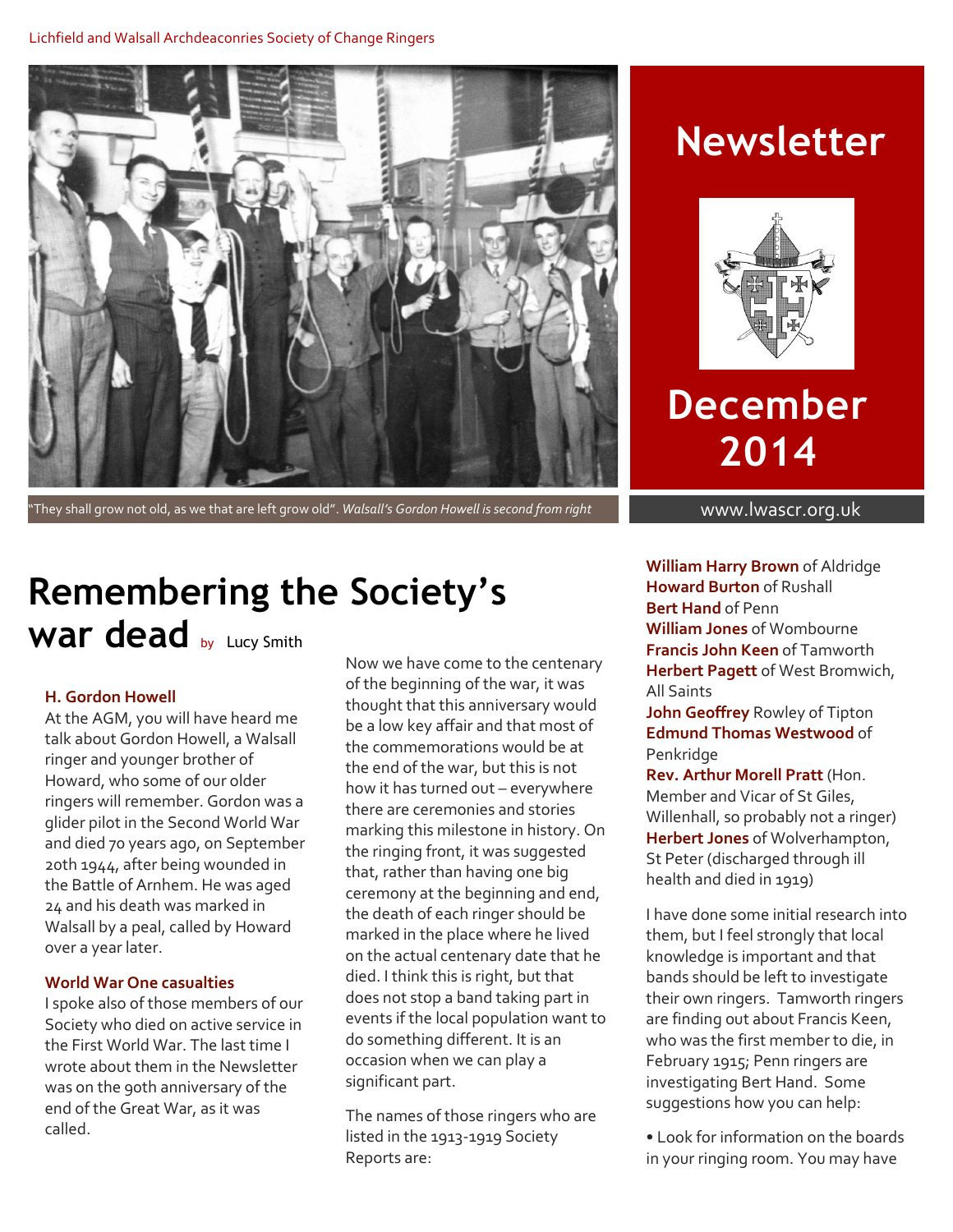photos of individuals or the band at the time.

• Talk to the locals, both in church and outside, to try to find family links.

• Examine archive material for obituaries, particularly the newspapers of the time.

• Put a letter in the Parish Magazine and/or the local press.

• Look at the censuses, particularly the 1911 census, to get family details.

• Search the Web.

• View regimental records

**A word of warning** - ask around to see if someone else has already done this research before you spend time and effort on the same thing!

Congratulations to Jill Rogers of Barton-under-Needwood, who has researched the fallen from that village, and has already rung a bell 100 times for the first man who died. She intends to do the same for each man on the centenary of their death. and has publicised this in the local paper.

All the above is the easy work, because the names of Society casualties were recorded in the Reports.

However, only about half the towers in the Archdeaconry of Stafford show affiliated ringers in 1913/4; many of the other half, about 27 towers in number, would have had ringers, but probably not change ringers – they would have been call change ringers using cards and therefore not eligible to join the Society, even if they wanted to. It is likely that some of these ringers were killed in action. How we find out is another matter. My grandfather was one such ringer - it is family knowledge that his father taught all four of his sons to ring, but they rang at a tower which was not

#### Glider Pilpt Wounded & Missing First official news that Staff-Sergeant Glider Pilot Gordon Howell, of the Glider Pilot Regiment, had been posted missing was followed by an intimation



S/SERGT. HOWELL

that he was known to have been previously wounded, and this tends to strengthen a hope that he may have taken been  $DPI-$ He is. soner.  $24.7$ years of age and younger son of Mr. and Mrs.  $H_{\cdot}$  $M_{\odot}$ Howell. of 473. Bloxwich Road. Walsall. He has a wife, to whom he was married two years ago, and when resides with her parents at 183.

Shady Side Exthorpe, Doncaster. He joined the Territorials shortly before the war, but was transferred about three years ago from the South Staffords to the Glider Pilot Regiment. He was in the school football team when he was attending North Walsall School.

affiliated to the local ringing association because they did not qualify for membership, although my grandfather had some knowledge of Grandsire Doubles. He died in France in 1918, and his elder brother in 1915. I have sent their names and details to Alan Regin and they are included in the second Central Council Roll of Honour Book. But this information has been handed down in my family. If you are willing to investigate the names on your local memorial, you might be able to find someone who knows

about individuals or their families. It will be difficult to do this in the larger towns, where the Roll of Honour list is very long, but it could be possible in smaller villages. It would be a worthy outcome if we could find more names to add to the list.

### **Lucy Smith**

lucy@thesmiths10.wandadoo.co.uk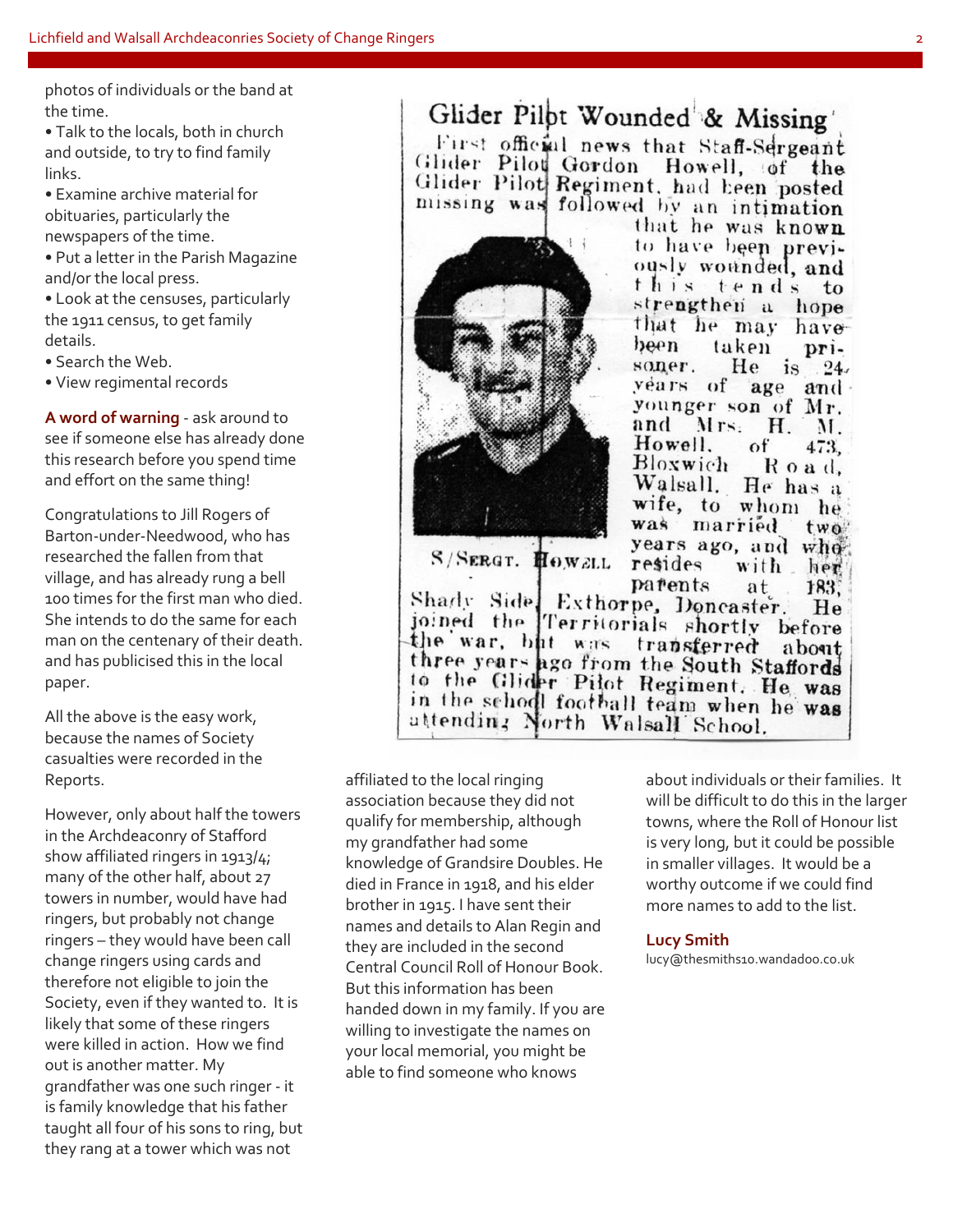# **The road to 1000 peals**

By Stuart Hutchieson



I learnt to ring at Abbots Bromley in 1977, just after the new bells were installed. My teacher was Brian Harris and I rang my first peal on June 6th 1978. 36 years later and I'm pleased to say that I've just completed my 1000th peal.

Brian and I keep in touch and a couple of years ago we noticed that I was approaching my 1000th and he was approaching his 2000th peal. As a bit of background, I rang in Brian's 1000th peal (also at Abbots Bromley), on August 28th 1982. We decided it would be a good target to aim to synchronise our totals over the next 2 years and ring our 1000th and 2000th together. Just to make it more special, Liz was (slowly) approaching her 100th peal. Could we synchronise all three?

At the start of this year we were all fairly confident we were on target and we boldly set a date of 25th August for 'the big one'. However, as the year progressed and a number of scheduled peals were lost, things started to look a bit shaky. Brian had some time off while his wife recovered from surgery, but quickly caught up again. At the start of June I still had 12 peals to ring and in desperation I organised an attempt to ring 6 peals in a day on the Campanile bells. On the day we were only able to attempt 4 and we scored 3 – the pressure was back on.

I managed to score 4 more peals before heading off to New Zealand on holiday at the end of July. The Wellington ringers had organised a peal for us, but we failed to turn up as our plane was diverted due to bad weather – another blow. Arriving back in the UK on 12th August, this left me with less than 2 weeks to ring another 5 peals. This wasn't plain sailing as 2 attempts were lost due to clappers falling out. Thankfully Clive and Lucy volunteered for a handbell peal and a hastily arranged peal at Mavesyn Ridware on 23rd August got me back on track.

The Mavesyn peal was also Liz's 99th peal, and Brian rang his 1999th peal on the same day at Burton, Cheshire. It only remained for me to score my 999th peal on Sunday 24th August. This was in no way guaranteed as it was a longstanding booking to ring at Quex Park in Kent. A number of people delighted in telling me how difficult these bells were and how many peal attempts were lost. With this in mind, I lined up Clive and Lucy to ring an emergency handbell peal at 8 o'clock on Monday morning if required! However, despite a very long drive, the Sunday peal was successful and very enjoyable.

The band met on Monday morning together with a lot of well-wishers from Brian's family who were staying locally for the event. When we got started it was clear that nerves were going to play a part in the quality of the ringing and it was far from the most straightforward of peal attempts. However everyone was very determined to keep on track and 2 hours and 48 minutes later brought us to "That's all" and a safe conclusion. Cheers from downstairs and relief upstairs! Soon the ringing room was full with family and friends. The peal

was written in the book and everyone signed their names, numerous photos were taken and shortly we could all head off to our house for a celebration lunch.

Many of our family and friends were already there to welcome us and shortly there were nearly 50 of us including a lot of Brian's family who had travelled from as far as Portugal specially to celebrate with him. The barbecue was already cooking despite the poor weather and food and beer were brought and shared as everyone caught up with old friends and made new ones. Brian made his usual eloquent job of public speaking, thanking everyone for coming and then telling some embarrassing stories at my expense! It was a very enjoyable event and so nice to share it with so many people.

### **The 1000th peal**

**Abbots Bromley, Staffordshire St Nicholas.** Monday, 25 August 2014 in 2h48 (11-1-5)

**5056 Bristol Surprise Major**.Composed by Donald F Morrison #3810 reversed

 Brian Harris (Cheshire) John F Mulvey Anne E Ogden Dawn Grundy 5 Elizabeth Hutchieson Alan F Scholfield Stuart C W Hutchieson (C) 8Andrew C Ogden

2000th peal: 1 1000th peal: 7, taught to ring by 1 100th peal:5

If this story whets your appetite for peal ringing, don't forget it's the Society's Peal Week on 14<sup>th</sup>-22<sup>nd</sup> February 2015. If you'd like to ring a peal ("firsts" and experienced supporters especially welcome), talk to Stuart:

**shutchieson@btinternet.com**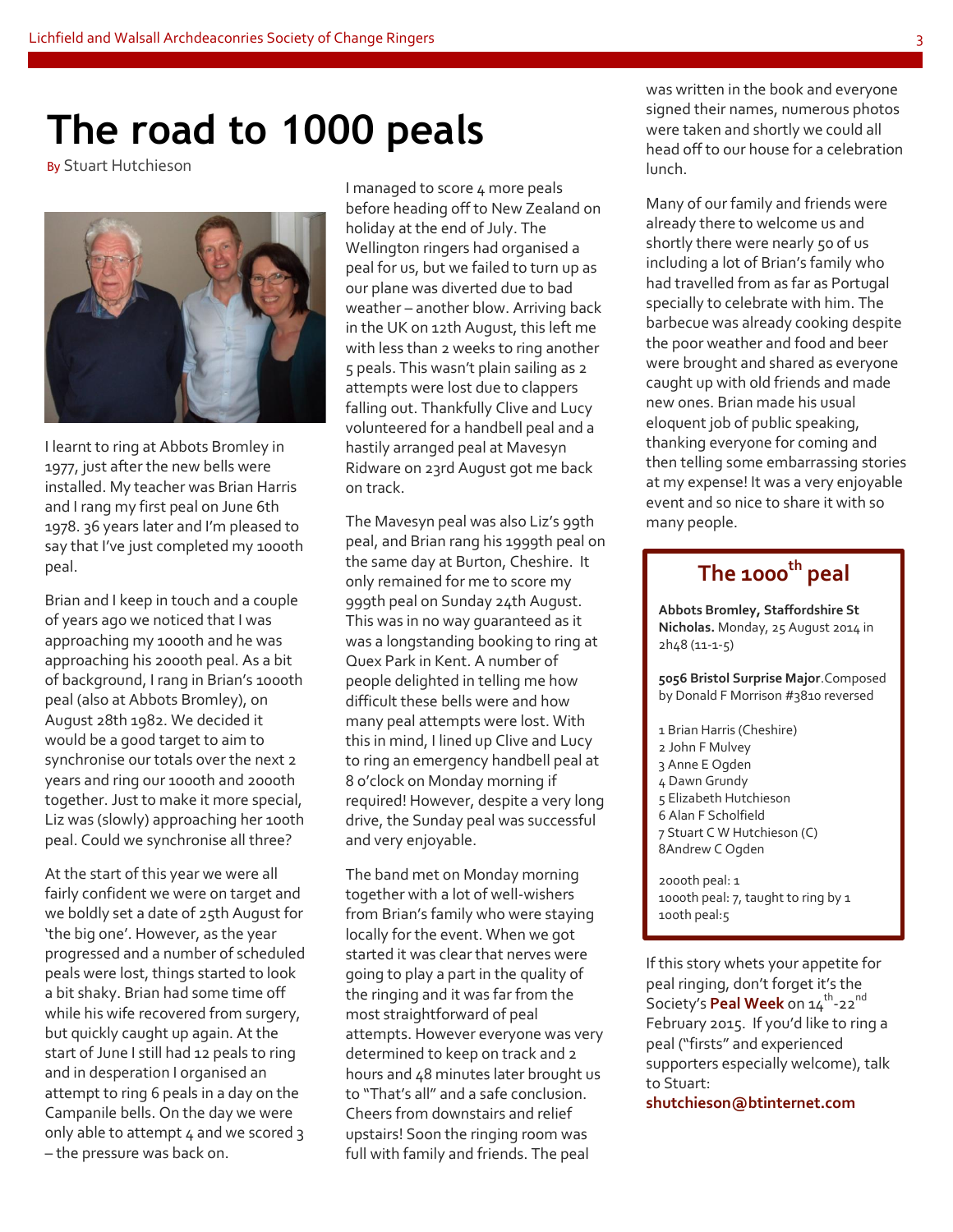## **Drayton Basssett progress report**

By John Mulvey



A deposit has been paid to John Taylor's to fix the price of the contract. Various other contractors have been to give estimates for additional work, such as electrics and carpentry that needs doing in the tower. The faculty application for permission to do the work is being prepared. A local Tamworth ringer is kindly preparing the plans for the scheme.

The DAC bell advisor has inspected the tower and bells and has submitted a report. This has resulted in the DAC requesting that a structural survey be carried out on the tower to see whether it is strong enough to stand additional bells. An engineer, who is also a ringer, has been asked to carry out the task. This means an additional cost to the scheme of around £1,000

Local villagers have been very supportive of the project. A local joiner and his friend have promised to install the new ringing room floor and open up traps in the floors, free of charge. A lady, who has expressed an interest in learning to ring, is the editor of the "Village Voice " in the Tamworth Herald and keeps placing snippets

in this newspaper. As a result of this, I was contacted by a reporter and a half page article appeared in the Tamworth Herald about the project. This has resulted in a promise of a donation of at least £500. Also, a lady in the village asked her friends for donations to the bell appeal instead of presents for her 50th birthday. I have just received £300, gift aided from her.

I have met with the Deputy Head from the village primary school. She has agreed that years 5/6 from the school will carry out a history/ geography project on Drayton now and 100 years ago in Autumn Term 2015. This will link in with the wish to provide a new bell in memory of the six men from the village who gave their lives in World War One.

It has also been agreed that the school will record the bell project and perhaps visit the bell foundry.

A local man contacted me and said he would run a quiz evening for the appeal in the village club, details of which I circulated to you a while ago. Although there were only 40 names with a week to go, in the end the event was packed out. Ten teams took part with over 70 present. The bell ringing exercise was represented solely by 17 ringers and friends from Tamworth. This was an extremely enjoyable event, refreshments being provided, without cost to the event, by local ladies. Local people, businesses and the Tamworth ringers provided prizes for a raffle. At the end of the night around

£700 had been raised for the appeal.

I have already heard from ringers from a nearby Society tower who wish to donate a sum of money to the project. Similar offers from other towers would be extremely welcome.

#### **Drayton Bassett Bells Appeal**

A project to augment St. Peters' church bells from four to six, commemorating the centenary of the First World<br>There are many ways to get involved: make a donation, volunteer to learn the art of bell ringing, or offer your

| Contact the appeal                                                                                |                                     |
|---------------------------------------------------------------------------------------------------|-------------------------------------|
| John Mulvey<br>56 Upper Gungate                                                                   |                                     |
| Tamworth                                                                                          |                                     |
| R79 SAA                                                                                           |                                     |
| Tel: 07760 367670                                                                                 |                                     |
| Email: mfichn1@ntlworld.com                                                                       |                                     |
|                                                                                                   |                                     |
| Wednesday, 3 December 2014                                                                        |                                     |
| Appeal Launch in New Year                                                                         |                                     |
|                                                                                                   | St. Peter's Church, Drayton Bassett |
| It has been decided that the official launch of the bell appeal will now be in the New Year. The  |                                     |
| appeal leaflet is now ready for printing in the next few weeks.                                   | Get in touch online                 |
|                                                                                                   | Name                                |
| Some people have already come forward to help with the distribution of the leaflet to all houses. |                                     |
| and businesses in the parish. Anyone else who would be willing to help is invited to contact me.  | Email *                             |
|                                                                                                   |                                     |
| Posted by John Malvey at 3.12.14 No comments:<br>$M = 10$                                         |                                     |
|                                                                                                   | Message *                           |
| Saturday, 22 November 2014                                                                        |                                     |
| <b>Quiz Night Huge Success</b>                                                                    |                                     |

Follow progress with the project on the blog: **draytonbassettappeal.blogspot.co.uk**

### **For more information, or to make a donation, contact:**

**Mr J F Mulvey 56 Upper Gungate, Tamworth, B79 8AA Tel: 07760 367570 mfjohn1@ntlworld.com**